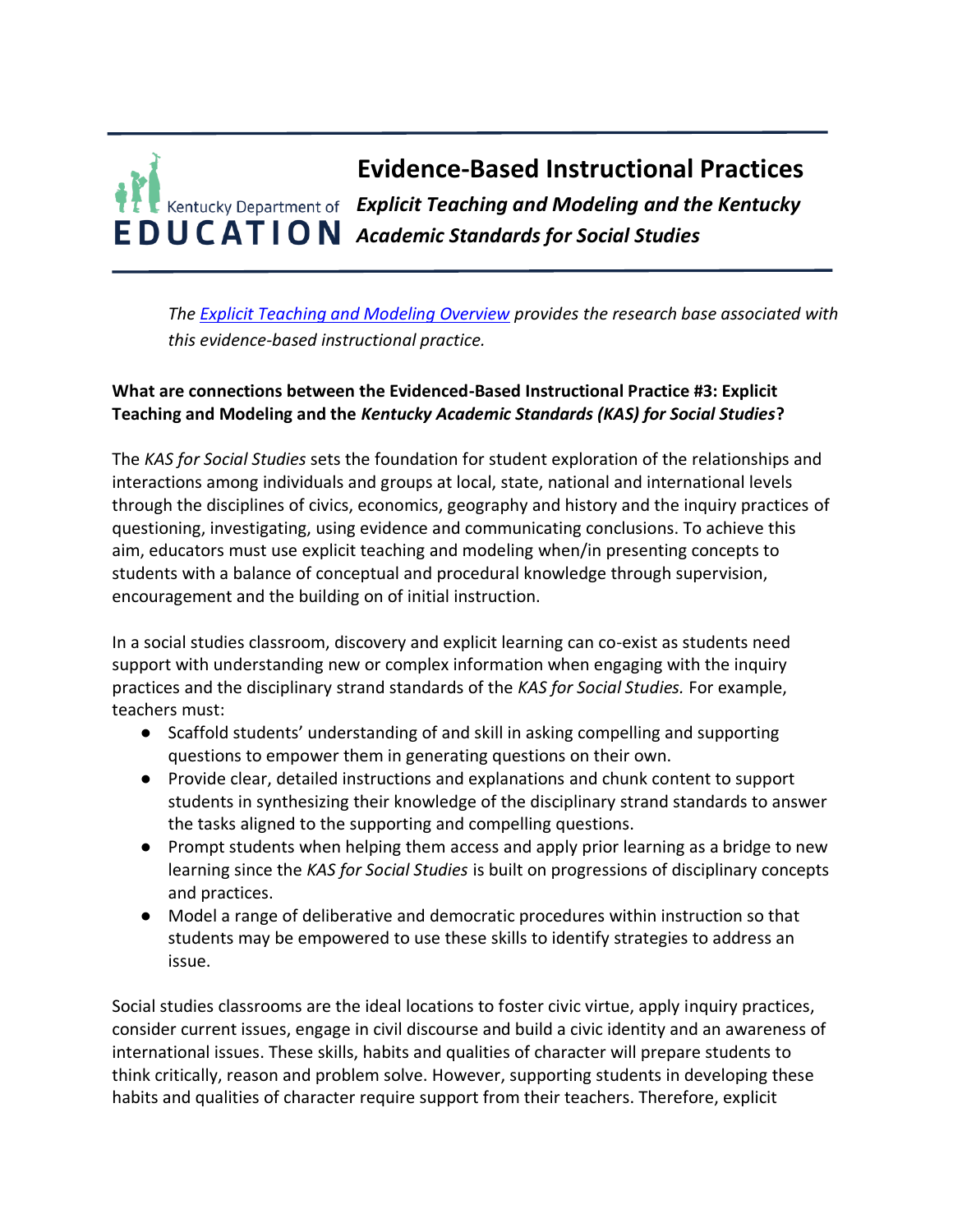teaching is necessary to ensure that students engage with a system of step-by-step instructional approaches in which teachers examine the individual elements they are planning to teach and continually check for student understanding.

**What are planning considerations for the successful implementation of the Evidenced-Based Instructional Practice #3: Explicit Teaching and Modeling to ensure that all students have equitable access and opportunity to learn the standards contained in the** *KAS for Social Studies***?**

- Engage with the implementation supports found within the *KAS for Social Studies*  and on kystandards.org to make certain that teachers understand the depth and complexity of the standards and the content therein. The implementation supports include, but are not limited to, the grade-level overviews, the Disciplinary Clarifications and the *Glossary of Terms for the KAS for Social Studies.*
- Ensure that teachers receive high-quality professional learning and possess adequate knowledge of the inquiry practices and the disciplinary strand standards to support students demonstrating their understanding to the depth and complexity of the demands of the *KAS for Social Studies.*
- Use proactive classroom management practices that enable teachers to support students as they are engaging with new or complex disciplinary concepts and practices.
- Demonstrate clarity in communicating learning goals, success criteria and delivery of content and including student voice when appropriate.
- Chunk content through investigations to support students in synthesizing the disciplinary strand standards to answer supporting and compelling questions.
- Teach to mastery of the *KAS of Social Studies* by providing adequate review and feedback.
- Provide examples, models, strategies and agreed expectations for behavior to students when creating and maintaining a safe classroom where students frequently engage in meaningful discussions and democratic discourse.

# **What strategies and resources can support the implementation of Evidence-Based Instructional Practice #3: Explicit Teaching and Modeling within the** *KAS for Social Studies?*

# The *[KAS for Social Studies](https://education.ky.gov/curriculum/standards/kyacadstand/Documents/Kentucky_Academic_Standards_for_Social_Studies_2019.pdf)*

There are many implementation supports found within the *KAS for Social Studies.* Grade-level overviews are provided Kindergarten through Grade 8 that include a grade-level introduction, suggested key vocabulary, Looking Back, Looking Ahead: progression snapshots, What this would look like in practice chart, and Opportunities for cross disciplinary connections between the *Kentucky Academic Standards (KAS) for Reading and Writing* and the *KAS for Social Studies*. Additionally, the Disciplinary Clarifications are provided for Kindergarten through Grade 8.

[High School: Disciplinary Clarifications and Instructional Support](https://education.ky.gov/curriculum/standards/kyacadstand/Documents/High_School_Disciplinary_Clarifications.pdf)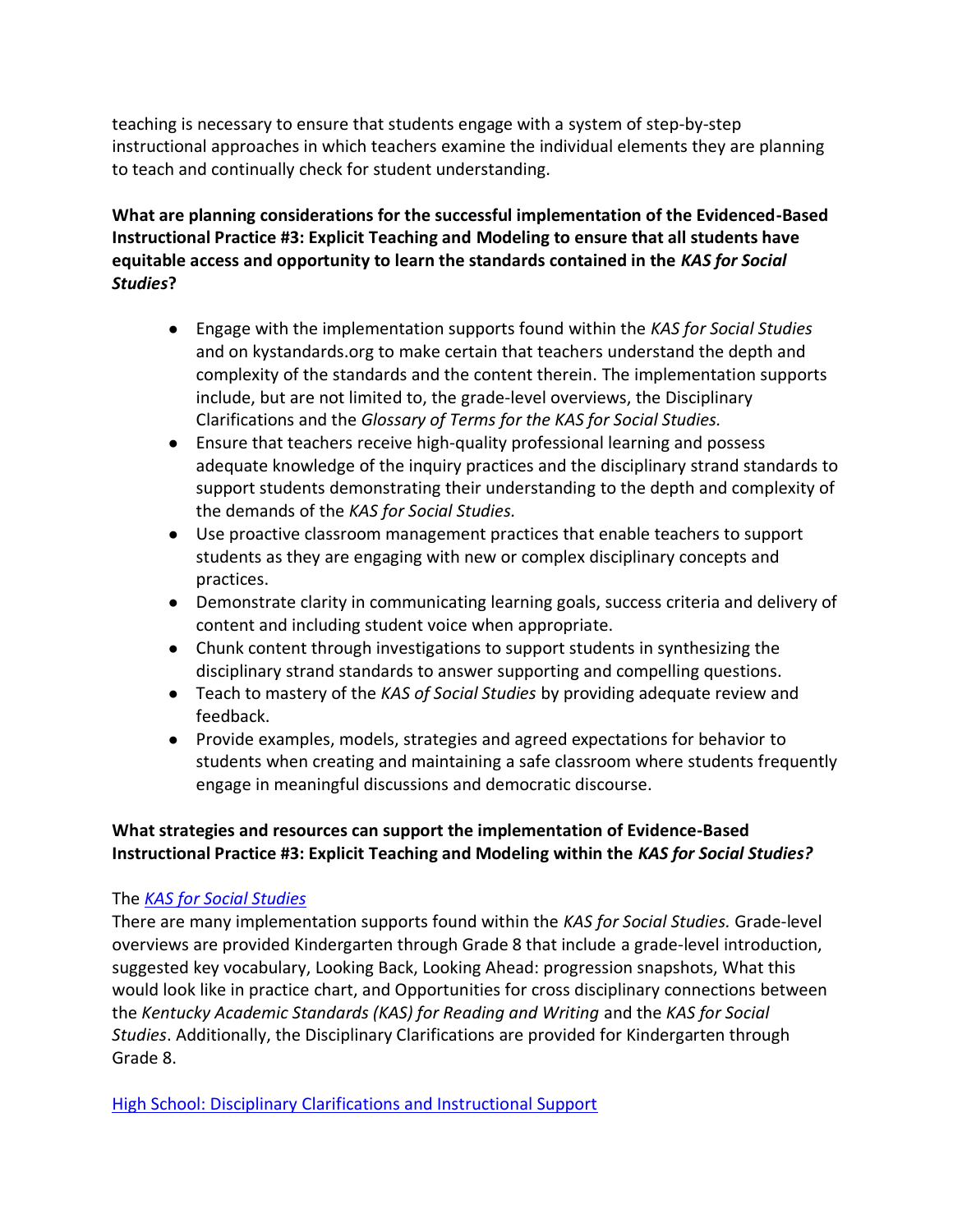The disciplinary clarifications include sample ideas of content and concepts to help teachers better understand the expectations of the standards. The identified disciplinary clarifications are possible suggestions; however, they are not the only pathways and are not comprehensive to obtain mastery of the standards. The High School: Disciplinary Clarifications and Instructional Support document is a supplemental resource and should not be used in place of the *KAS for Social Studies*.

### The *[Glossary of Terms for the KAS for Social Studies](https://education.ky.gov/curriculum/standards/kyacadstand/Documents/KAS_for_Social_Studies_Glossary_of_Terms.pdf)*

Terms are used throughout the *KAS for Social Studies*. This document provides an alphabetical list of definitions and descriptions of these terms. The writing committee identified terms that they felt were essential to understanding the content and skills in the standards. The identified key vocabulary terms listed are possible suggestions; they are not the only terms that may be used during instruction. Additionally, it is important to note that merely knowing the definitions of these terms is not enough to obtain mastery of the standards.

#### KDE's Getting to Know the *KAS for Social Studies* Module

This module provides foundational knowledge of the *KAS for Social Studies*, including the revision process, architecture, implementation supports found within the document and a deeper dive into the inquiry practices and concepts and practices of the disciplines. This module includes a [Facilitator's Guide](https://education.ky.gov/curriculum/standards/kyacadstand/Documents/Facilitators_Guide_Getting_to_Know_the_KAS_for_Social_Studies.pdf) that provides suggestions for structuring each section of Module 1, recommended activities to prompt meaningful investigation of the new KAS for Social Studies and guidance on talking points to use with the provided slideshows. Additional resources needed to engage with this module are the accompanying [PowerPoint](https://education.ky.gov/curriculum/standards/kyacadstand/Documents/Getting_to_Know_the_KAS_for_Social_Studies.pptx) and [Module](https://education.ky.gov/curriculum/standards/kyacadstand/Documents/Inquiry_Practices_Module_at_a_Glance.pdf)  [at a Glance document.](https://education.ky.gov/curriculum/standards/kyacadstand/Documents/Inquiry_Practices_Module_at_a_Glance.pdf)

#### KDE's [Social Studies Student Assignment Library](https://kystandards.org/standards-resources/sal/ss_sal/)

The Social Studies Student Assignment Library provides examples of student assignments that are weakly, partially and strongly aligned to standards. Within the Student Assignment Library, Teacher Notes, which are available for kindergarten – high school, contain guidance on how to scaffold student understanding of the inquiry practices and the disciplinary strands referenced in the strongly aligned assignments to the *KAS for Social Studies*.

Within these assignments, examples of using strategies to chunk content and process content are provided. Some of these strategies include collaborative processing, jigsaw cooperative learning and think pair shares. Throughout the investigations that address each standard and help answer the supporting and compelling questions, students experience the various phases of teacher scaffolding. These include modeling and direct instruction from the teacher, whole group instruction, small group or partner investigation and guided practice, and eventually independent practice where students demonstrate their mastery of the standard and the supporting question. Some specific examples include, but are not limited to the following:

● Within the [Kindergarten Teacher Notes,](https://education.ky.gov/curriculum/standards/kyacadstand/Documents/K_SS_Strongly_Aligned_Assignment_TN.docx) educators can examine the gradual transfer of responsibility from teacher to student as students become familiar with concepts, skills or behaviors being demonstrated.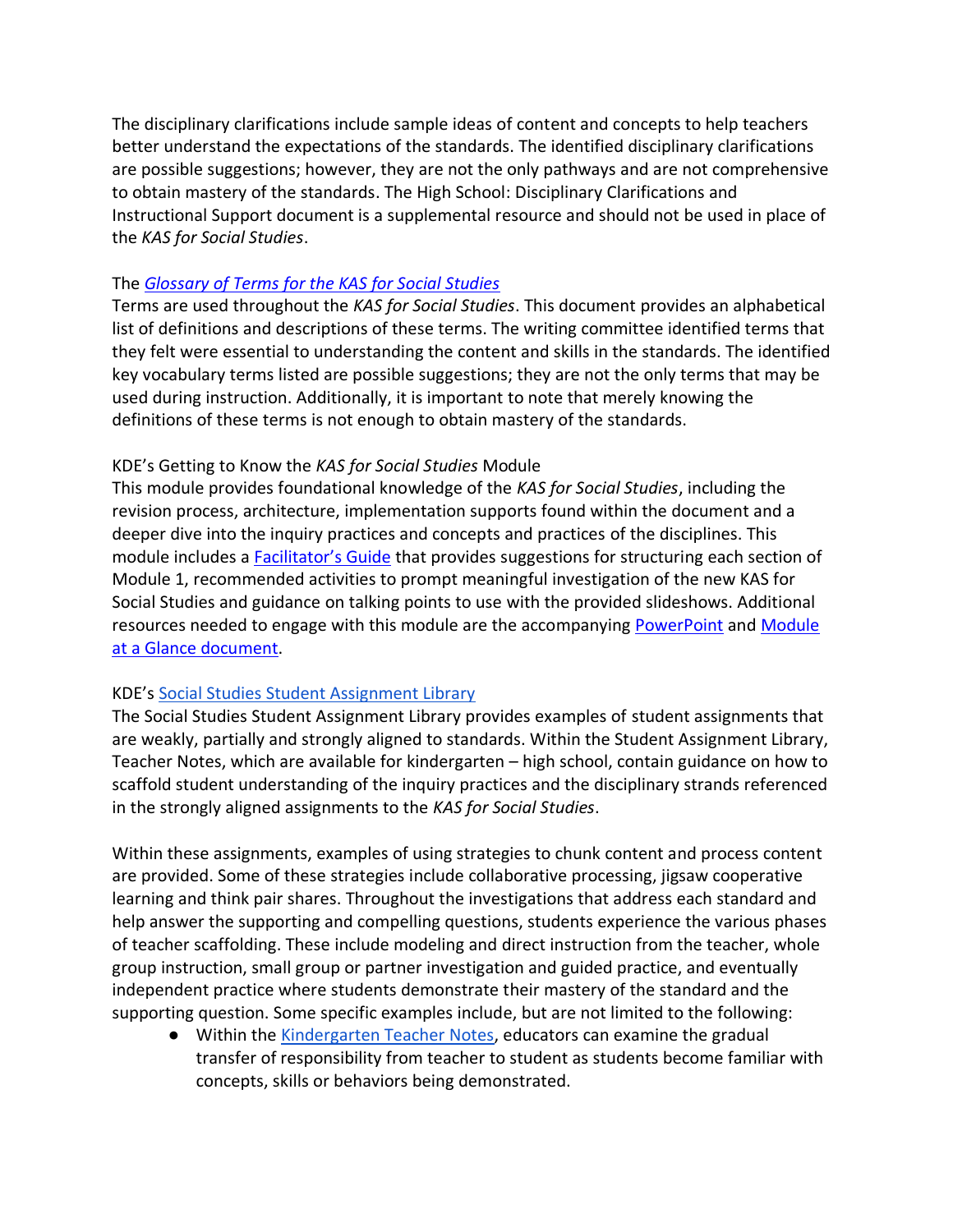● Within the [Grade 1,](https://education.ky.gov/curriculum/standards/kyacadstand/Documents/Grade_1_SS_Strongly_Aligned_Assignment_TN.docx) [Grade 6](https://education.ky.gov/curriculum/standards/kyacadstand/Documents/Grade_6_SS_Strongly_Aligned_Assignment_TN.docx) and [High School Assignment 2](https://education.ky.gov/curriculum/standards/kyacadstand/Documents/High_School_SS_Strongly_Aligned_Assignment_2_TN.docx) Teacher Notes, educators can examine sequencing examples such as: reviews of previous learning briefly at the beginning of the lesson, presentation of new material in small steps with student practice, and checking for student understanding.

#### KDE's *[Inquiry Practices of the KAS for Social Studies](https://education.ky.gov/curriculum/standards/kyacadstand/Documents/Inquiry_Practices_of_KAS_for_Social_Studies.pptx)*

This module provides support for understanding and implementing the inquiry practices of the *KAS for Social Studies*. Section 3B: What are Compelling Questions, and how do students ask them? and Section 3C: What are Supporting Questions, and how do students ask them? provides models of two educators collaborating to develop a compelling and supporting question.

#### KDE's *[Creating Collaborative Civic Spaces Module](https://education.ky.gov/curriculum/standards/kyacadstand/Documents/Collaborative_Civic_Spaces_Facilitator_Guide.pdf)*

This module explains the value of creating collaborative civic spaces in classrooms to enable effective communication and discourse among students. Section 7e: Strategies to Support Collaborative Civic Spaces provides strategies that use modeling to support students in engaging in discussions/democratic discourse and respecting diverse opinions relevant to compelling and/or supporting questions in the *KAS for Social Studies.* 

## KDE's [Elementary Social Studies Focus: Healthy Integration of the Kentucky Academic](https://education.ky.gov/curriculum/standards/kyacadstand/Documents/Healthy_Integration_Module.pptx)  [Standards \(KAS\) for Social Studies and the Kentucky Academic Standards \(KAS\) for Reading and](https://education.ky.gov/curriculum/standards/kyacadstand/Documents/Healthy_Integration_Module.pptx)  [Writing Professional Learning Module](https://education.ky.gov/curriculum/standards/kyacadstand/Documents/Healthy_Integration_Module.pptx)

This module explains the value of social studies experiences for students in elementary school and the benefits of content knowledge for reading comprehension and writing skills. The three integration collections included within the module provide examples of modeling and scaffolding that enable students to examine sources and text to investigate supporting and compelling questions, while effectively addressing standards within both disciplines.

### KDE's [Performance Assessment Module](https://education.ky.gov/curriculum/standards/kyacadstand/Documents/Performance_Assessments_in_Social_Studies_Module.pptx)

This module supports the phase of scaffolding with the highest level of cognitive load for students, the "independent practice", by explaining the value of creating and implementing effective performance assessments to assess student mastery of the *KAS for Social Studies*.

### KDE's [Balanced Assessment Professional Learning Series Modules](https://kystandards.org/standards-resources/pl-mods/balanced-assessment-plms/)

This professional learning series supports educators in leveraging quality assessment practices in order to effectively implement the standards and support all students in achieving their learning goals. Within this series, Module 2 and 5 are recommended to support a teacher with explicit teaching and modeling.

• [Module 2: Understanding Formative Assessment](https://education.ky.gov/curriculum/standards/kyacadstand/Documents/Module_2_Understanding_Formative_Assessment.pptx) This module builds a common understanding of formative assessment practice. Understanding formative assessment in the social studies classroom is essential to ensuring that teachers are using explicit teaching when presenting new concepts or providing the appropriate level of scaffolding to support students in demonstration mastery of grade level standards. The module defines formative assessment and takes a closer look at the assessment cycle